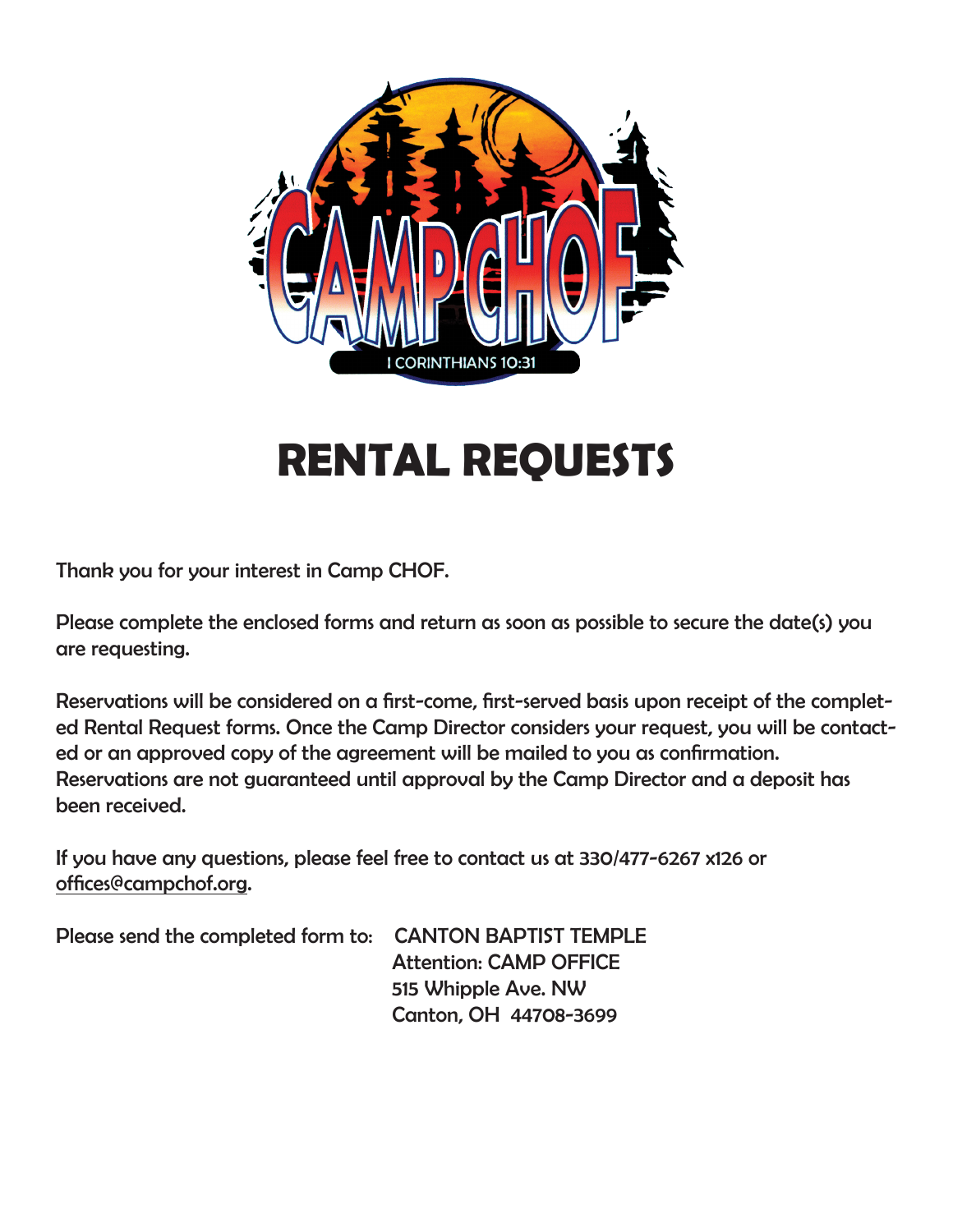## **STATEMENT OF FAITH:**

Camp CHOF is a ministry of the Canton Baptist Temple and exists to reflect the values of the Kingdom of God through a unique environment and exciting program with the goal of cultivating genuine relationships with God and one another. Therefore, we ask that no activities take place on Camp CHOF property that would be in conflict with the following Statement of Faith:

#### OUR DOCTRINAL STATEMENT

THE BIBLE: We believe that the Bible is the inspired Word of God in all parts and wholly without error.

- JESUS CHRIST: We believe that the Lord Jesus Christ is the second person of the Trinity, the eternal Word, and only begotten Son. He became man by the miracle of the virgin birth; He is true God and true Man.
- SALVATION: We believe salvation is by grace through faith and is a free gift of God available to all, neither merited nor secured by any virtue or work of man; received only by personal faith in the Lord Jesus Christ.
- GOD: We believe in the one true God, who is the first person of the Trinity; perfect, infinite, and eternal. He is revealed to us as Father, Son, and Holy Spirit.
- HOLY SPIRIT: We believe that the Holy Spirit is the third person of the Trinity; that He convicts the world of sin, righteousness, and judgment.
- MANKIND: We believe that all men, by nature and choice, are sinful and lost; that man is the direct creation of God, made in His image and likeness.
- SECURITY OF THE BELIEVER: We believe that all who receive by faith the Lord Jesus are born again by the Holy Spirit through the Word of God and thereby become the children of God and are eternally secure.
- SECOND COMING: We believe in the second coming of Christ and that His coming, which is our blessed hope, is always imminent.
- Further in signing you are willing to abide by certain rules and conduct that would be in union with the Camp CHOF belief in the Bible and its effect on our holiness in manner of life. As a Christian ministry we want to be sure to promote Christian morals and virtues. While the absolutes of the Scripture and the principles derived from them never change, specific practices may change as people and churches make new applications in a changing society. We understand that in order to deal with such applications in a way that is non-offensive for believers, Camp CHOF has adopted some application guidelines of practice and behavior for custom camp groups.
- 1. Camp CHOF requests (but does not require) that one Bible centered message or study be given during each day. (Camp CHOF staff would be available for this.) There is to be no outward expression of the sign gifts in any services or at any time.
- 2. Camp CHOF asks that all participants refrain from smoking and use of other tobacco products, drinking alcoholic beverages, or using illegal drugs.
- 3. Camp CHOF asks that there be no unmarried romantic physical contact in relationships of the opposite sex or same sex physical contact of any kind. We believe it as very important to promote purity in regards to the relationships.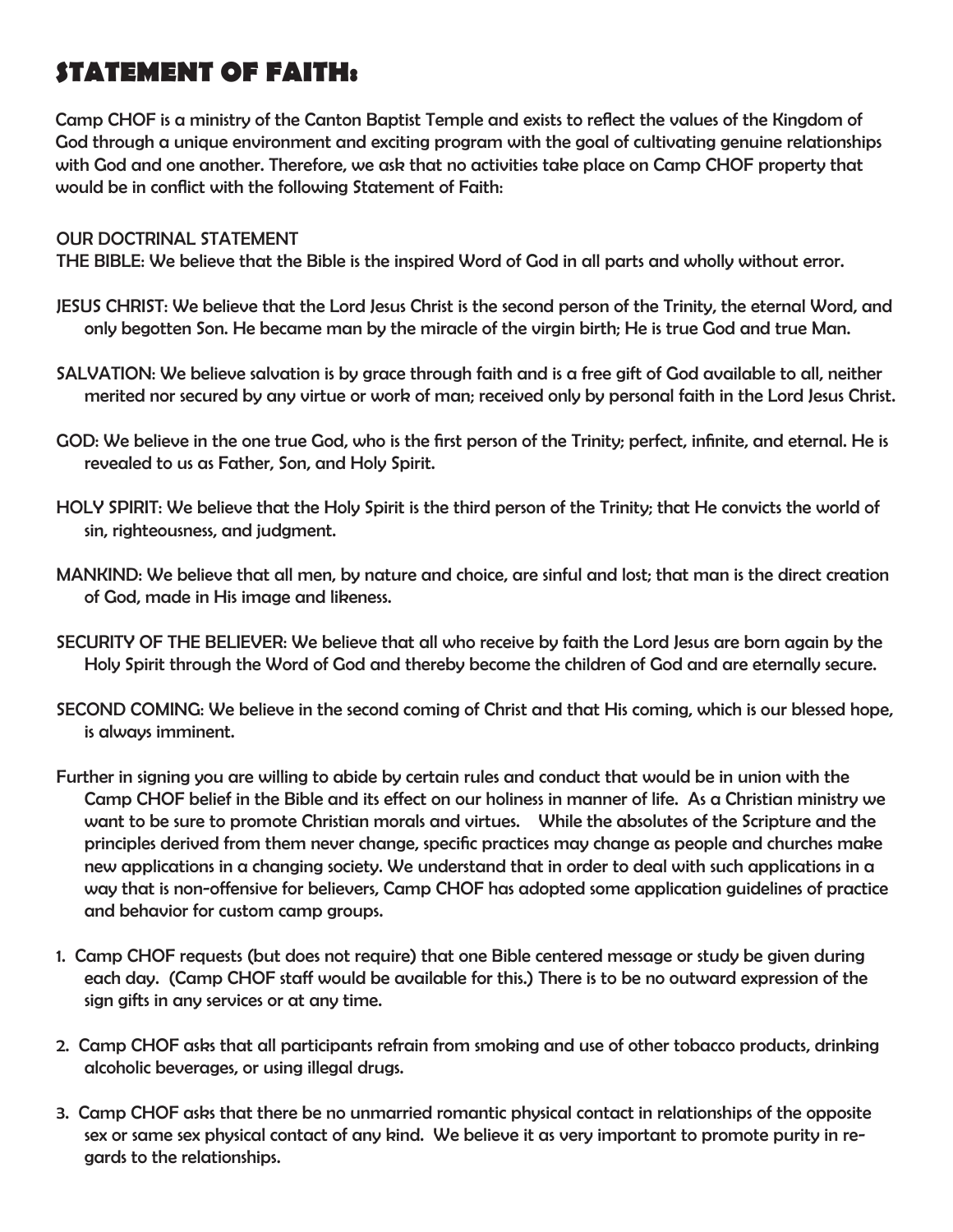- 4. Camp CHOF understands that dress standards vary but is requesting that as best as possible groups would maintain loose fitting modest apparel for all events while present on the campsite. (Example: No short shorts, halter tips, spaghetti straps, etc…) We request that worldly advertisements on shirts that would promote something unchristian please be avoided (example: Playboy, Rock and Roll groups, dirty words or double meanings etc…..)
- 5. Camp CHOF requests that no mixed swimming will be allowed in normal swimsuits. We can provide separate swim times for guys and girls.
- 6. Camp CHOF requests that rock, pop, and country styles of music should not be used while on the campsite. This includes media and recorded music. All music should endeavor to glorify God.
- 7. Camp CHOF believes in traditional marriage between one man and one woman. Camp CHOF reserves the right to believe, preach, and promote this belief. Any teaching other than this is not allowed and promotion of homosexuality in any way is prohibited.
- Camp CHOF exists to serve you and give you a great event; however, if for some reason compliance to these things is broken, Camp CHOF reserves the right to talk with you and ask you to change. If for some reason change isn't accepted and it continues, then Camp CHOF maintains the right to ask you to leave the property.
- In signing this agreement, you agree that Camp CHOF does everything to glorify the Lord. While these are our doctrinal beliefs, we ask that you adhere to and respect them while you are under contract.

Signature\_\_\_\_\_\_\_\_\_\_\_\_\_\_\_\_\_\_\_\_\_\_\_\_\_\_\_\_\_\_\_\_\_\_\_\_\_\_\_\_\_\_\_\_\_\_\_\_\_\_\_\_\_\_\_\_\_\_\_\_\_\_\_\_\_\_\_\_\_

Deposit: 10% of total amount due upon receipt of your reservation approval (non-refundable). Make check out to: Canton Baptist Temple Mail to: Canton Baptist Temple, Attention Camp Office, 515 Whipple Ave. NW, Canton, OH 44708.

Final Payment: The remaining balance is due immediately upon receipt of the invoice.

Cancellation Fee: If you cancel your event within one month of the scheduled event date, your 10% security deposit will be non-refundable. If you cancel your event within 2 weeks of the scheduled event date, an additional 10% of the total cost of the event will be required.

The renting group will have to provide a certificate of liability insurance.

- Every participant of the rental group MUST complete an Activities Waiver Form. This can be found under the forms tabs on www.campchof.org.
- Camp CHOF, a ministry of Canton Baptist Temple, permits the use of their facilities on a first-come, firstserved basis. Camp CHOF reserves the right to decline any event which may conflict with interests of Camp CHOF and Canton Baptist Temple.

Camp CHOF staff will contact you within 72 hours of the request submitted.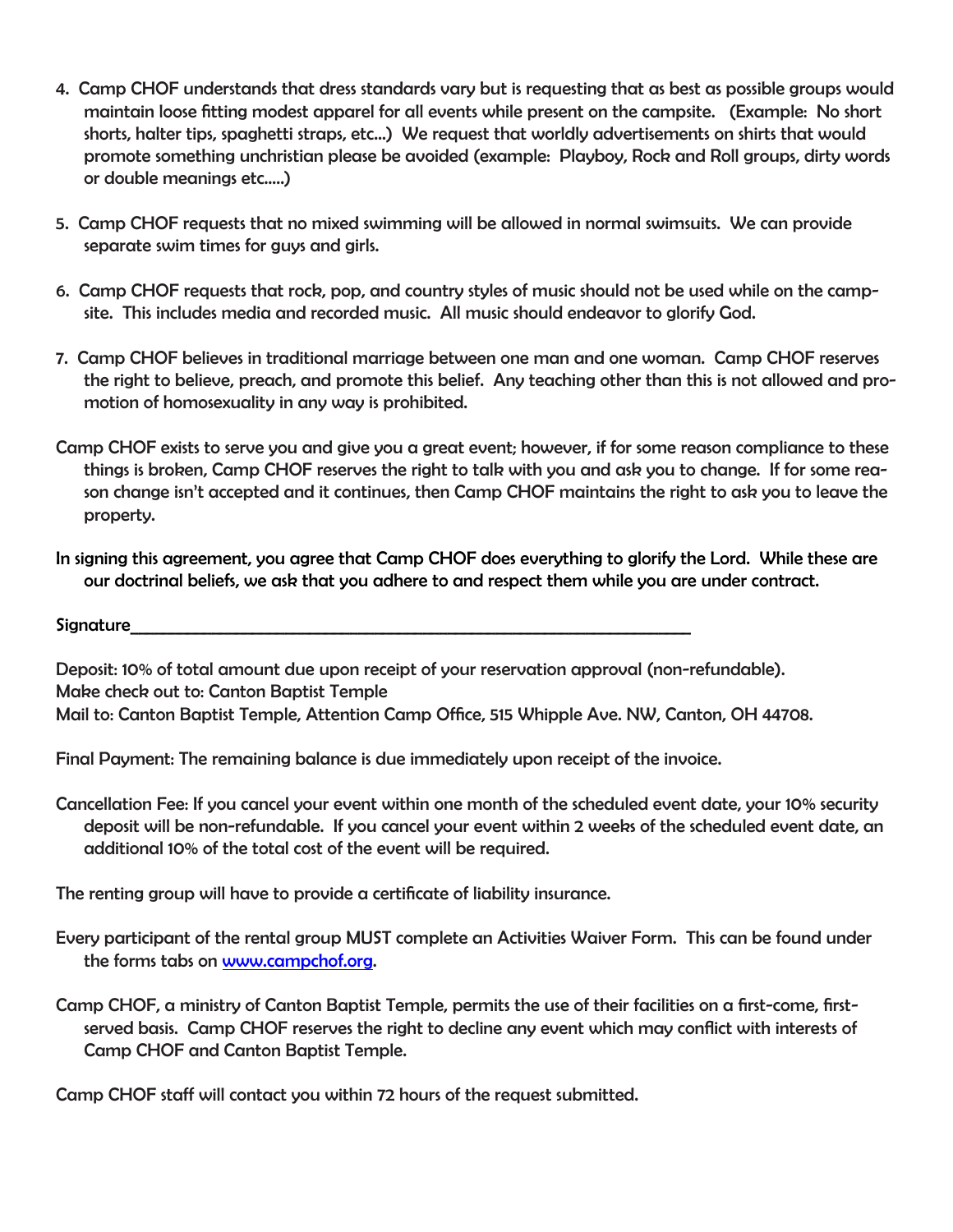## **General Information**

| Phone Number: North Communication of the Communication of the Communication of the Communication of the Communication of the Communication of the Communication of the Communication of the Communication of the Communication                                                                                           |
|--------------------------------------------------------------------------------------------------------------------------------------------------------------------------------------------------------------------------------------------------------------------------------------------------------------------------|
| Website: when the contract of the contract of the contract of the contract of the contract of the contract of the contract of the contract of the contract of the contract of the contract of the contract of the contract of                                                                                            |
| Is your organization on Facebook or other social media? (Circle one)<br><b>No</b><br><b>Yes</b> and the set of the set of the set of the set of the set of the set of the set of the set of the set of the set of the set of the set of the set of the set of the set of the set of the set of the set of the set of the |
| Facebook Name: 1988 and 2008 and 2008 and 2008 and 2008 and 2008 and 2008 and 2008 and 2008 and 2008 and 2008                                                                                                                                                                                                            |
|                                                                                                                                                                                                                                                                                                                          |
|                                                                                                                                                                                                                                                                                                                          |
|                                                                                                                                                                                                                                                                                                                          |
| Dates Requesting: <u>contact and a series of the series of the series of the series of the series of the series of the series of the series of the series of the series of the series of the series of the series of the series </u>                                                                                     |

\*\*\*Please do not complete the Camp Rental Agreement portion of this packet until you have received confirmation of the above information.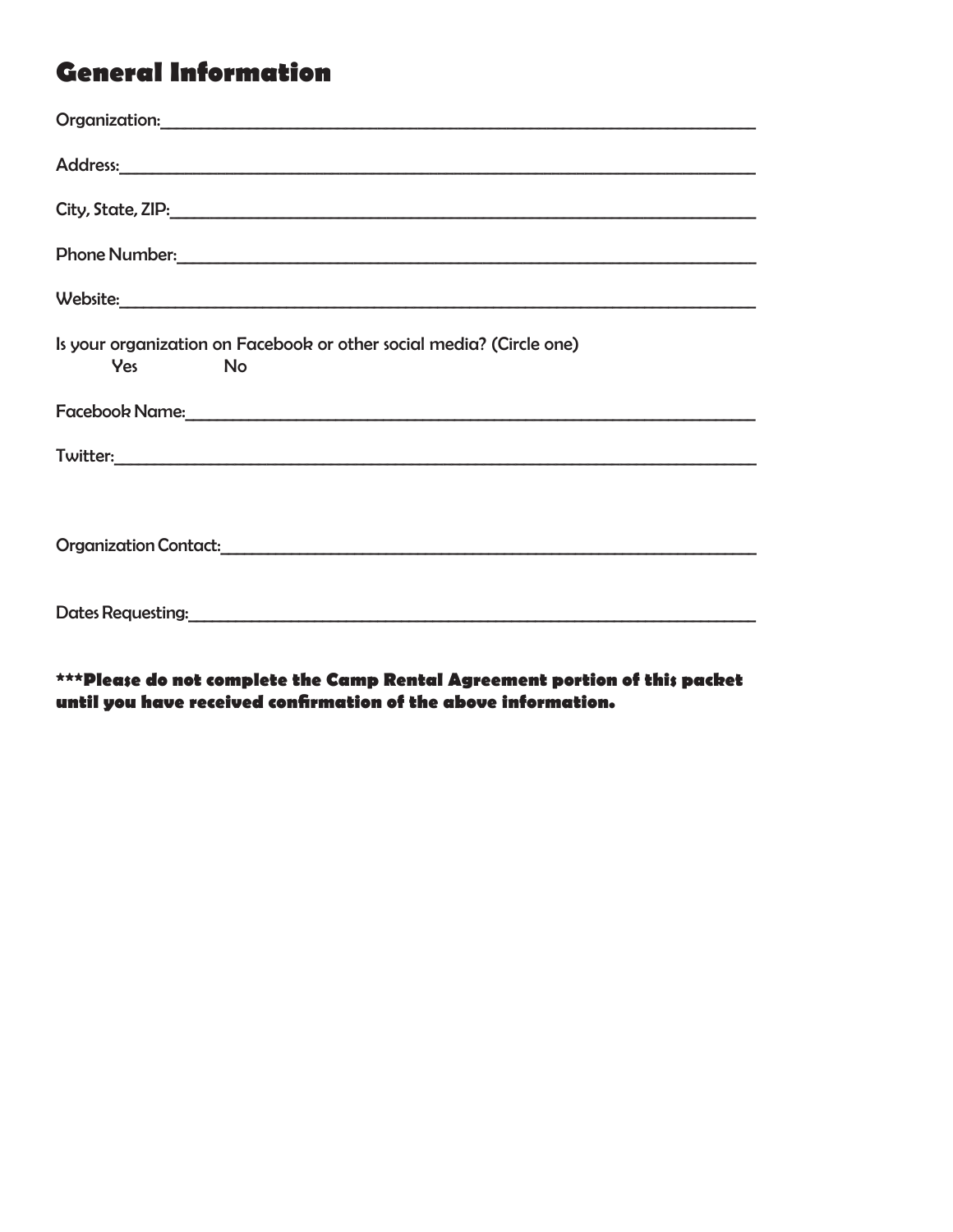

### A Ministry of: **CANTON BAPTIST TEMPLE**

515 Whipple Ave. NW, Canton, OH 44708-3699 Phone: 330/477-6267 ext. 126 Fax: 330/477-2389 E-Mail: offices@campchof.org

| <b>COPIES TO:</b> |  |  |
|-------------------|--|--|
| Trent             |  |  |
| Andy              |  |  |
| Renter            |  |  |
| S Calendar        |  |  |
| OL Calendar       |  |  |

Websites: www.campchof.org or www.cantonbaptist.org

# **~ CAMP RENTAL AGREEMENT ~**

| (If different from above)                                                                                                                                                                                                                          | Departure time:__________________ |  |  |
|----------------------------------------------------------------------------------------------------------------------------------------------------------------------------------------------------------------------------------------------------|-----------------------------------|--|--|
| # of overnight Guests (attending with an overnight stay): 4 tof Males: 4 tof Females:                                                                                                                                                              |                                   |  |  |
| # of daily Guests (attending without an overnight stay): _______ # of Males:_____ # of Females:____<br>How many are: ______Children (age 11 & under) ________Students (ages 12-18) ________Adults __________ Staff/Workers<br>Additional Comments: | Leadership                        |  |  |
|                                                                                                                                                                                                                                                    |                                   |  |  |
|                                                                                                                                                                                                                                                    |                                   |  |  |
|                                                                                                                                                                                                                                                    |                                   |  |  |

Detailed directions to the camp can be obtained by visiting the camp website: www.campchof.org and clicking on the map link.

### **~ FOR CAMP OFFICE USE ONLY ~**

| phone                                |            |                              |                                                                                                                                                                                                                                                                                                                                                                                                                   |
|--------------------------------------|------------|------------------------------|-------------------------------------------------------------------------------------------------------------------------------------------------------------------------------------------------------------------------------------------------------------------------------------------------------------------------------------------------------------------------------------------------------------------|
| $\sqcap$ email                       | Notes:     |                              |                                                                                                                                                                                                                                                                                                                                                                                                                   |
| $\Box$ in person<br><b>nail mail</b> | 2-Week     | Amount Due: Fixed Approx. \$ |                                                                                                                                                                                                                                                                                                                                                                                                                   |
| $\Box$ other:                        | Ins. Cert. | Deposit Rec'd: $1 / 1 - 5$   |                                                                                                                                                                                                                                                                                                                                                                                                                   |
| Request Rec'd: /                     | Schedule   |                              | Subtotal \$ ___________________                                                                                                                                                                                                                                                                                                                                                                                   |
| Received by:                         | Invoiced   | Additional costs: \$         |                                                                                                                                                                                                                                                                                                                                                                                                                   |
|                                      | Other -    | Adjustments: \$              |                                                                                                                                                                                                                                                                                                                                                                                                                   |
|                                      |            |                              | Balance due \$                                                                                                                                                                                                                                                                                                                                                                                                    |
| $\Box$ Request Approved              |            | Payment Rec'd: / / / - \$    |                                                                                                                                                                                                                                                                                                                                                                                                                   |
| <b>□ Request Denied</b>              |            | <b>BALANCE</b>               |                                                                                                                                                                                                                                                                                                                                                                                                                   |
| Date: $\frac{1}{\sqrt{2}}$           |            |                              |                                                                                                                                                                                                                                                                                                                                                                                                                   |
| <b>Camp Director</b>                 |            |                              |                                                                                                                                                                                                                                                                                                                                                                                                                   |
|                                      |            |                              | by $\frac{1}{\sqrt{1-\frac{1}{2}}}\frac{1}{\sqrt{1-\frac{1}{2}}\sqrt{1-\frac{1}{2}}\sqrt{1-\frac{1}{2}}\sqrt{1-\frac{1}{2}}\sqrt{1-\frac{1}{2}}\sqrt{1-\frac{1}{2}}\sqrt{1-\frac{1}{2}}\sqrt{1-\frac{1}{2}}\sqrt{1-\frac{1}{2}}\sqrt{1-\frac{1}{2}}\sqrt{1-\frac{1}{2}}\sqrt{1-\frac{1}{2}}\sqrt{1-\frac{1}{2}}\sqrt{1-\frac{1}{2}}\sqrt{1-\frac{1}{2}}\sqrt{1-\frac{1}{2}}\sqrt{1-\frac{1}{2}}\sqrt{1-\frac{1}{$ |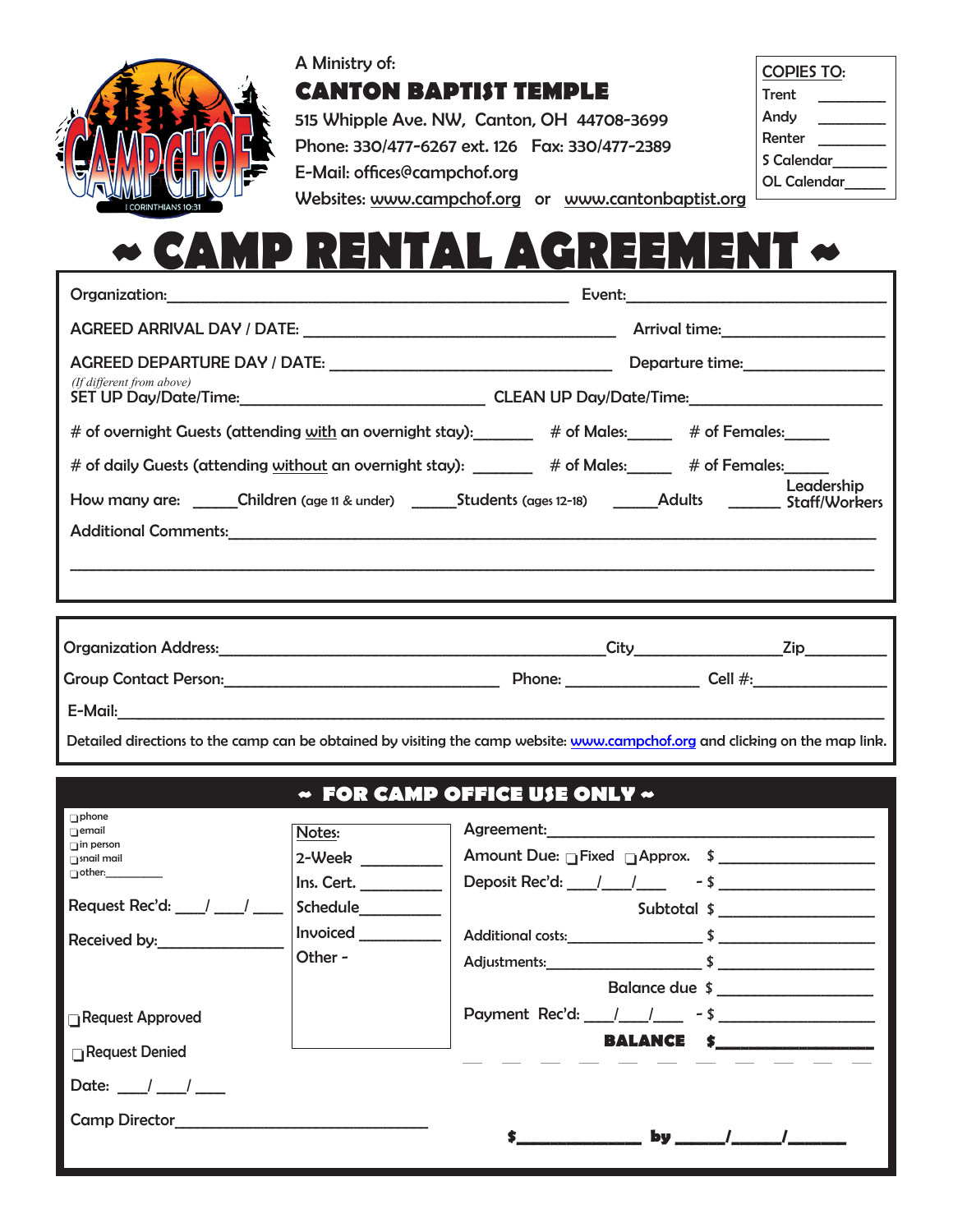# **~ Daily Rental Information ~**

CAMP CHOF CAN BE RENTED ON A DAILY BASIS AND IS DESIGNED FOR THOSE WHO WOULD NOT REQUIRE AN OVERNIGHT STAY. PLEASE CHECK BELOW WHICH RENTAL YOU DESIRE TO UTILIZE.

#### **CAMPGROUNDS DAY RENTAL - \$1,000**

 $\Box$  Use of grounds, fields, courts, lodge, tabernacle, sweet shop, pavilion, game room and all free activities w/equipment (Activities are listed on pages 5-6).

#### **CAMPGROUNDS DAY RENTAL - \$40/hr**

 $\Box$  Use of restrooms, pavilion, grounds, fields & courts only (Equipment can be rented for an additional fee)

#### **INDIVIDUAL FACILITY RENTALS:**

| $\Box$ The CHOF Lodge - \$50/hr                                                                     |
|-----------------------------------------------------------------------------------------------------|
| (200-seat heated/air-conditioned dining & meeting facility- includes open fireplace; hot beverages) |
| The Tabernacle - \$40/hr                                                                            |

| (Enclosed Pole-building w/stage for activities & services. Seats 650. Sound System/Screen available) |                  |              |
|------------------------------------------------------------------------------------------------------|------------------|--------------|
| If interested, activities available: $\Box$ Floor Hockey                                             | $\Box$ Dodgeball | □ Broom Ball |

#### **THE GAME ROOM - \$30/hr**

(Located in our dorm facility, this room contains: Air Hockey, Foosball, Ping Pong, Carpet Ball, Seating areas and Board Games, DVD/VHS Player)

| Day to use: |  |
|-------------|--|
|-------------|--|

#### **The Sweet Shop - \$30/hr**

(Snack shop with refrigeration units, deep freezer, grilling units and service windows. Supervisor may be present but is included in rental cost.)

**The Pavilion - Free** Open-air with 16 picnic tables.

# **~ Overnight Rental Information ~**

CAMP CHOF HAS FACILITIES TO ACCOMMODATE GROUPS BOTH SMALL AND LARGE FOR RETREATS, WEEK-ENDS AND BEYOND. OVERNIGHT STAYS AT CAMP CHOF, REGARDLESS OF THE NUMBER OF NIGHTS, GIVES GUESTS THE PRIVILEGE OF USING THE MAJORITY OF FACILITIES AND ACTIVITIES THAT THE CAMP HAS TO OFFER AT NO ADDITIONAL COST. MARK BELOW THE FACILITY (ACCORDING TO SEASON) YOU ARE INTER-ESTED IN UTILIZING.

| Dorm Facility (North) - Sleeps 30 with Meeting/Craft Room<br><b>DORM FACILITIES (Heated/Air-Conditioned)</b><br>Dorm Facility (South) - Sleeps 30 with Meeting/Game Room |                                                                                                                                                                                                          |                              |  |  |
|--------------------------------------------------------------------------------------------------------------------------------------------------------------------------|----------------------------------------------------------------------------------------------------------------------------------------------------------------------------------------------------------|------------------------------|--|--|
| $\mid_{\mathit{November}}$ (\$25/person/night & day $\,$ x $\,$ # of persons_<br>thru<br>May                                                                             | $x \#$ of nights<br>$\int$ \$10/person/day only $x \neq 0$ persons $x \neq 0$ of nights                                                                                                                  | $=$ Total \$<br>$=$ Total \$ |  |  |
| June<br>thru                                                                                                                                                             | $$35/person/night & day & x # of persons$ x # of westerman x # of nights<br>October 520/person/day only x # of persons x # of nights                                                                     | $=$ Total \$<br>$=$ Total \$ |  |  |
|                                                                                                                                                                          | <b>CABINS</b> (12 Cabins available: 8 cabins with up to 25 beds; 4 cabins with up to 12 beds.)                                                                                                           |                              |  |  |
| June<br>thru<br># of Cabins needed?                                                                                                                                      | $\frac{1}{2}$ \$25/person/night & day $\,$ x $\,$ # of persons______ x $\,$ # of nights______<br>$\frac{October}{15}{person/day}$ only x # of persons x # of nights = Total \$<br>$#$ of beds per cabin? | $=$ Total \$                 |  |  |

**subject to availability:**

- **Nurses Station** (located in dorm building with a bed and full bath. No charge to overnight groups)
- **Cottage** (2 bedroom, full bath, kitchenette, sitting room. No charge to overnight groups)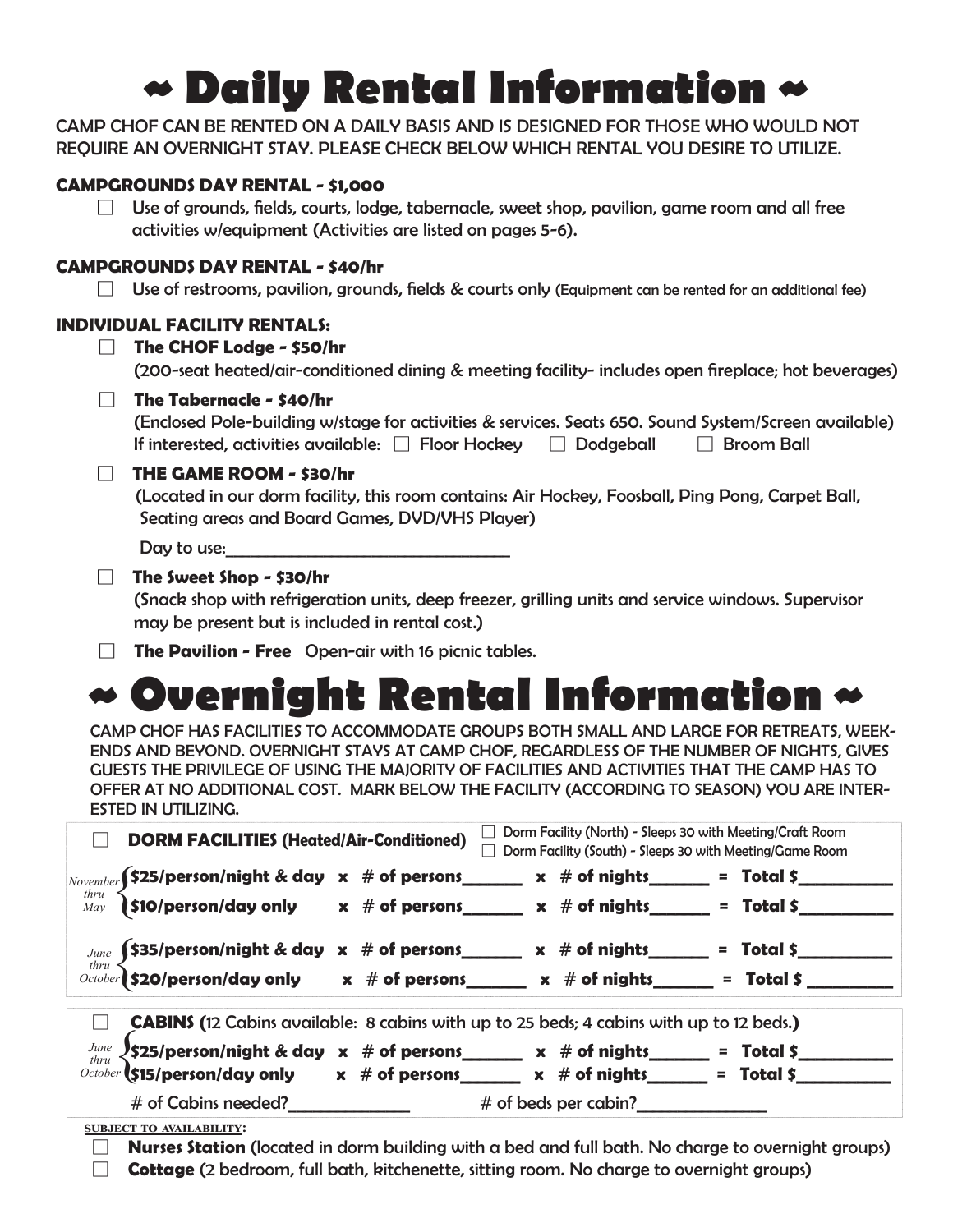**FREE ACTIVITIES** THE FOLLOWING ACTIVITIES/EQUIPMENT ARE FREE TO THOSE WHO CHOOSE **INFORMATION:**  AN OVERNIGHT STAY OR THE SPECIFIC DAY RENTAL WITH ACTIVITIES IN-CLUDED. INDIVIDUAL ACTIVITY PRICING IS ALSO AVAILABLE UPON REQUEST.

#### **PLEASE MARK THE ACTIVITIES YOU DESIRE TO UTILIZE AND THE DAY YOU WISH TO UTILIZE THEM:**

| $\perp$           | <b>BASEBALL FIELD</b> Interested in: □ Baseball □ Kickball □ Softball                             |
|-------------------|---------------------------------------------------------------------------------------------------|
|                   | <b>Baseball Pitching Machines (2)</b><br>$\Box$                                                   |
| $\Box$            | GAME FIELD Interested in: □ Flag Football □ Soccer □ Ultimate Frisbee □ Football                  |
|                   | 10-ELEMENT CHALLENGE COURSE (TEAM BUILDING)<br>Day to use:                                        |
| $\Box$            | 2 BASKETBALL COURTS (each slightly smaller than full court)                                       |
| $\Box$            | <b>BEACH VOLLEYBALL SAND COURTS (2)</b>                                                           |
| $\perp$           | <b>FLOOR HOCKEY &amp; BROOM BALL</b><br>Day to use:                                               |
|                   | <b>DODGEBALL</b>                                                                                  |
| $\Box$            | <b>CORN HOLE (2 SETS)</b>                                                                         |
|                   | <b>BONFIRE</b>                                                                                    |
|                   | <b>ARCHERY</b> (Weather permitting, April thru October)<br>Day to use:                            |
| $\Box$            | <b>RIFLERY - AIR GUNS</b> (weather permitting; upon availability)                                 |
| $\Box$            | <b>HAYRIDES</b> (Weather permitting, August thru November) 1/2 hr. rides; wagon fits 25 at a time |
| $\vert \ \ \vert$ | <b>TETHERBALL (2 POLES)</b>                                                                       |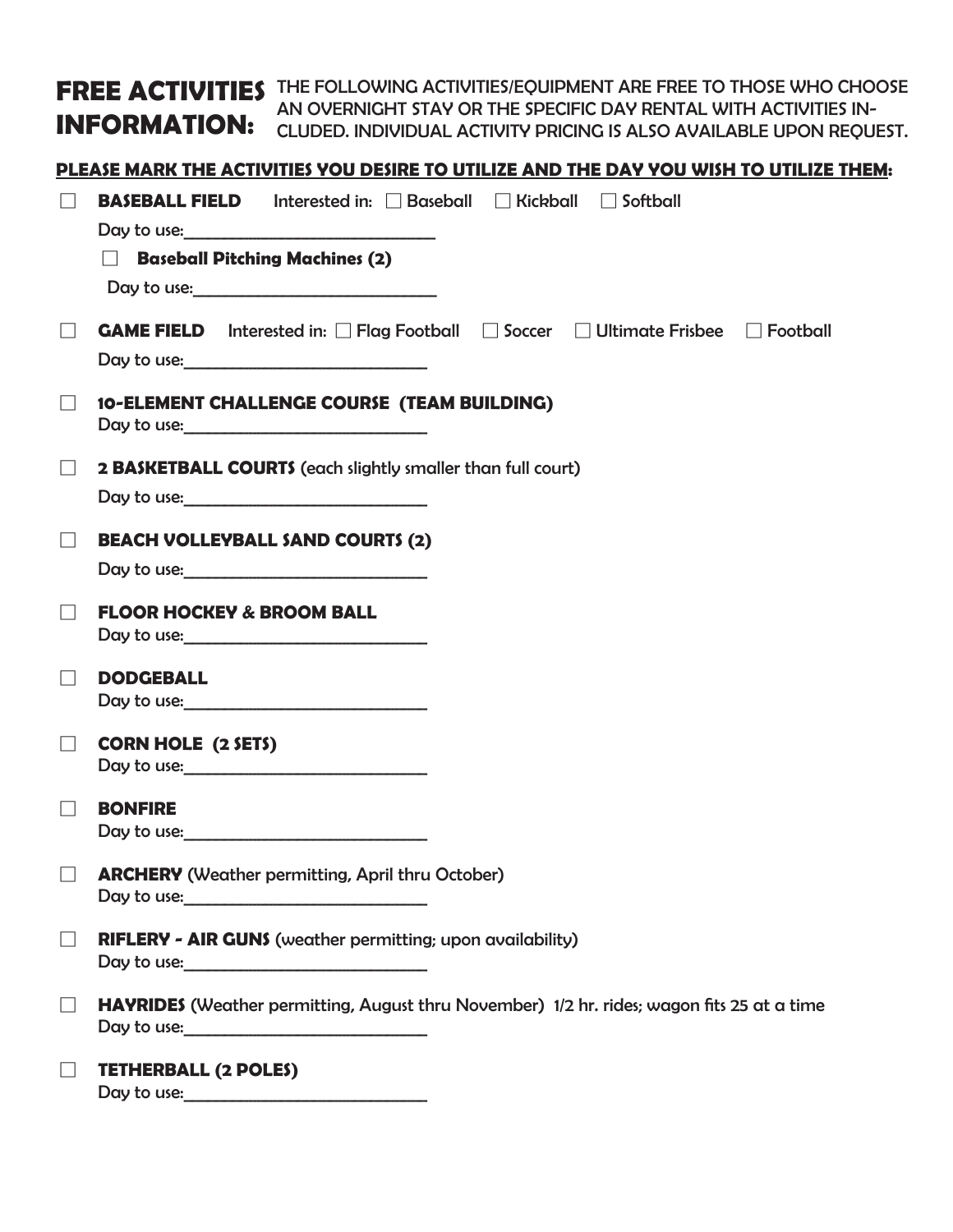## **ADDITIONAL ACTIVITIES AVAILABLE FOR RENT -**

| <b>CLIMBING TOWER/DUAL ZIPLINE - (SEASONAL: April -October)</b><br>\$7/person/overnight stay; \$15/person/day rental<br>Cost is per session which is approximately 2 hours<br>* All equipment needed to climb is provided.                                                                                                                                                         |  |  |  |  |
|------------------------------------------------------------------------------------------------------------------------------------------------------------------------------------------------------------------------------------------------------------------------------------------------------------------------------------------------------------------------------------|--|--|--|--|
| $\frac{1}{2}$ /person x # of persons = Total \$                                                                                                                                                                                                                                                                                                                                    |  |  |  |  |
| Day to use: <u>contained</u> and the contained and the contact of the contact of the contact of the contact of the contact of the contact of the contact of the contact of the contact of the contact of the contact of the contact                                                                                                                                                |  |  |  |  |
| PAINTBALL - Tippman 98 Markers - \$17/person/overnight stay; \$25/person/day rental<br>Cost is per session which is approximately 2 hours of play time<br>40 people can play at a time. Cost includes equipment and a hopper full of paintballs (approx.<br>200 paintballs) per person with the option to purchase more paintballs. No outside equipment/<br>paintballs permitted. |  |  |  |  |
| $\frac{1}{2}$ /person x # of persons = Total \$                                                                                                                                                                                                                                                                                                                                    |  |  |  |  |
| Day to use: the contract of the contract of the contract of the contract of the contract of the contract of the contract of the contract of the contract of the contract of the contract of the contract of the contract of th                                                                                                                                                     |  |  |  |  |
| Extra paintballs: 1/2 case of 1,000 for \$25; full case of 2,000 for \$40                                                                                                                                                                                                                                                                                                          |  |  |  |  |
|                                                                                                                                                                                                                                                                                                                                                                                    |  |  |  |  |
| OLYMPIC SIZED POOL WITH WATER SLIDE (June-August, groups only) \$125/hr<br>(Includes 2 certified lifeguards which is required by Ohio Law)                                                                                                                                                                                                                                         |  |  |  |  |
| Day to use:                                                                                                                                                                                                                                                                                                                                                                        |  |  |  |  |
| $$125/hr \times # of hours$ = Total \$                                                                                                                                                                                                                                                                                                                                             |  |  |  |  |
| <b>GO-KARTS - \$50/hr/all karts</b><br>$(4, 2$ -seaters)                                                                                                                                                                                                                                                                                                                           |  |  |  |  |
| $$50/hr$ /all karts x # of hours = Total \$                                                                                                                                                                                                                                                                                                                                        |  |  |  |  |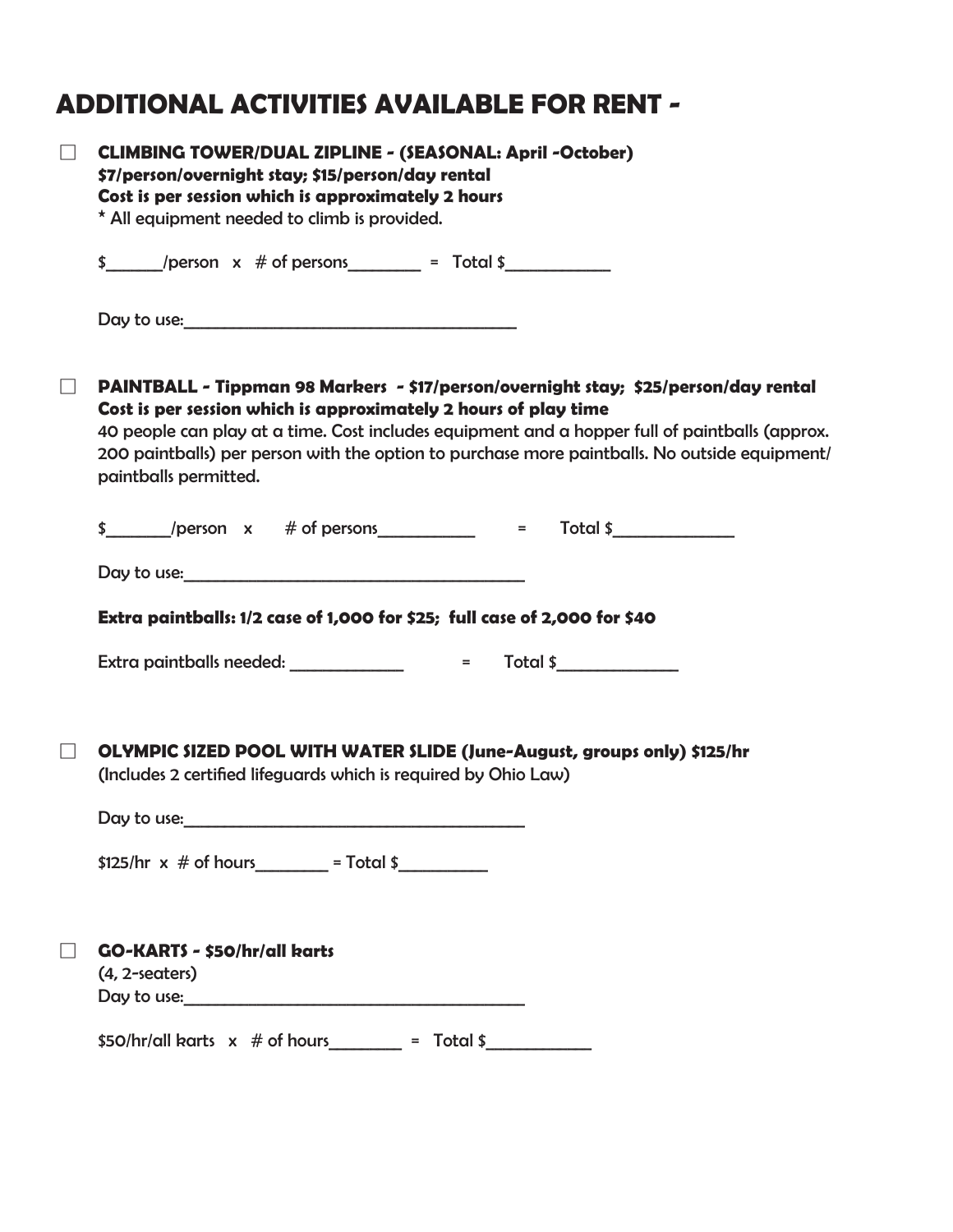## **MEAL INFORMATION:**

**You are responsible for paying for the number of meals we provide.**

 **Visiting group requests CC Staff provide their meals. (All meals are served buffet style - all you can eat.)**

- **Visiting group is providing their own caterer or meals that do not require the use of CC Staff, kitchen facilities or equipment.** 
	- **\* (Refrigeration, storage space, coffee maker, and a microwave are available for your use at no cost.)**

| per dav | \$4. <sup>50</sup> a person   BREAKFAST BUFFET: □Mon. □Tues. □Wed. □Thurs. □Fri. □Sat. |
|---------|----------------------------------------------------------------------------------------|
|         | Sample Menu: Breakfast meat, scrambled eggs, hash browns, toast, coffee, juice, milk   |
|         | \$4.50 x # of people ______ = ______ x # of days _____ = Total \$                      |
|         | <b>Sunday Only:</b> Self-Serving Continental Breakfast                                 |
|         | \$4.50 x # of people $\_\_\_\_\ = \_\_\_\ x \#$ of days $\_\_\_\_\_\$ = Total \$       |

| S6 per person | LUNCH BUFFET: $\square$ Sun. $\square$ Mon. $\square$ Tues. $\square$ Wed. $\square$ Thurs.<br>$\Box$ Fri.<br>$\sqcap$ Sat. |
|---------------|-----------------------------------------------------------------------------------------------------------------------------|
| per day       | <b>Sample</b> Menu: Sandwich, fries or chips, mini-salad bar, dessert & beverage                                            |
|               | \$6.00 $\times$ # of people<br>$x \#$ of days<br>$=$ Total \$<br><b>Service</b> Service                                     |



**\_\_\_\_\_\_\_\_\_\_\_\_\_\_\_\_\_\_\_\_\_\_\_\_\_\_\_\_\_\_\_\_\_\_\_\_\_\_\_\_\_\_\_\_\_\_\_\_\_\_\_\_\_\_\_\_\_\_\_\_\_\_\_\_\_\_\_\_\_\_\_\_\_\_\_\_\_\_\_\_\_\_\_**

**\_\_\_\_\_\_\_\_\_\_\_\_\_\_\_\_\_\_\_\_\_\_\_\_\_\_\_\_\_\_\_\_\_\_\_\_\_\_\_\_\_\_\_\_\_\_\_\_\_\_\_\_\_\_\_\_\_\_\_\_\_\_\_\_\_\_\_\_\_\_\_\_\_\_\_\_\_\_\_\_\_\_\_**

**\_\_\_\_\_\_\_\_\_\_\_\_\_\_\_\_\_\_\_\_\_\_\_\_\_\_\_\_\_\_\_\_\_\_\_\_\_\_\_\_\_\_\_\_\_\_\_\_\_\_\_\_\_\_\_\_\_\_\_\_\_\_\_\_\_\_\_\_\_\_\_\_\_\_\_\_\_\_\_\_\_\_\_**

**\_\_\_\_\_\_\_\_\_\_\_\_\_\_\_\_\_\_\_\_\_\_\_\_\_\_\_\_\_\_\_\_\_\_\_\_\_\_\_\_\_\_\_\_\_\_\_\_\_\_\_\_\_\_\_\_\_\_\_\_\_\_\_\_\_\_\_\_\_\_\_\_\_\_\_\_\_\_\_\_\_\_\_**

**\_\_\_\_\_\_\_\_\_\_\_\_\_\_\_\_\_\_\_\_\_\_\_\_\_\_\_\_\_\_\_\_\_\_\_\_\_\_\_\_\_\_\_\_\_\_\_\_\_\_\_\_\_\_\_\_\_\_\_\_\_\_\_\_\_\_\_\_\_\_\_\_\_\_\_\_\_\_\_\_\_\_\_**

**\_\_\_\_\_\_\_\_\_\_\_\_\_\_\_\_\_\_\_\_\_\_\_\_\_\_\_\_\_\_\_\_\_\_\_\_\_\_\_\_\_\_\_\_\_\_\_\_\_\_\_\_\_\_\_\_\_\_\_\_\_\_\_\_\_\_\_\_\_\_\_\_\_\_\_\_\_\_\_\_\_\_\_**

#### **Additional Meal Requirements/Requests: \_\_\_\_\_\_\_\_\_\_\_\_\_\_\_\_\_\_\_\_\_\_\_\_\_\_\_\_\_\_\_\_\_\_\_\_\_\_\_\_\_\_\_**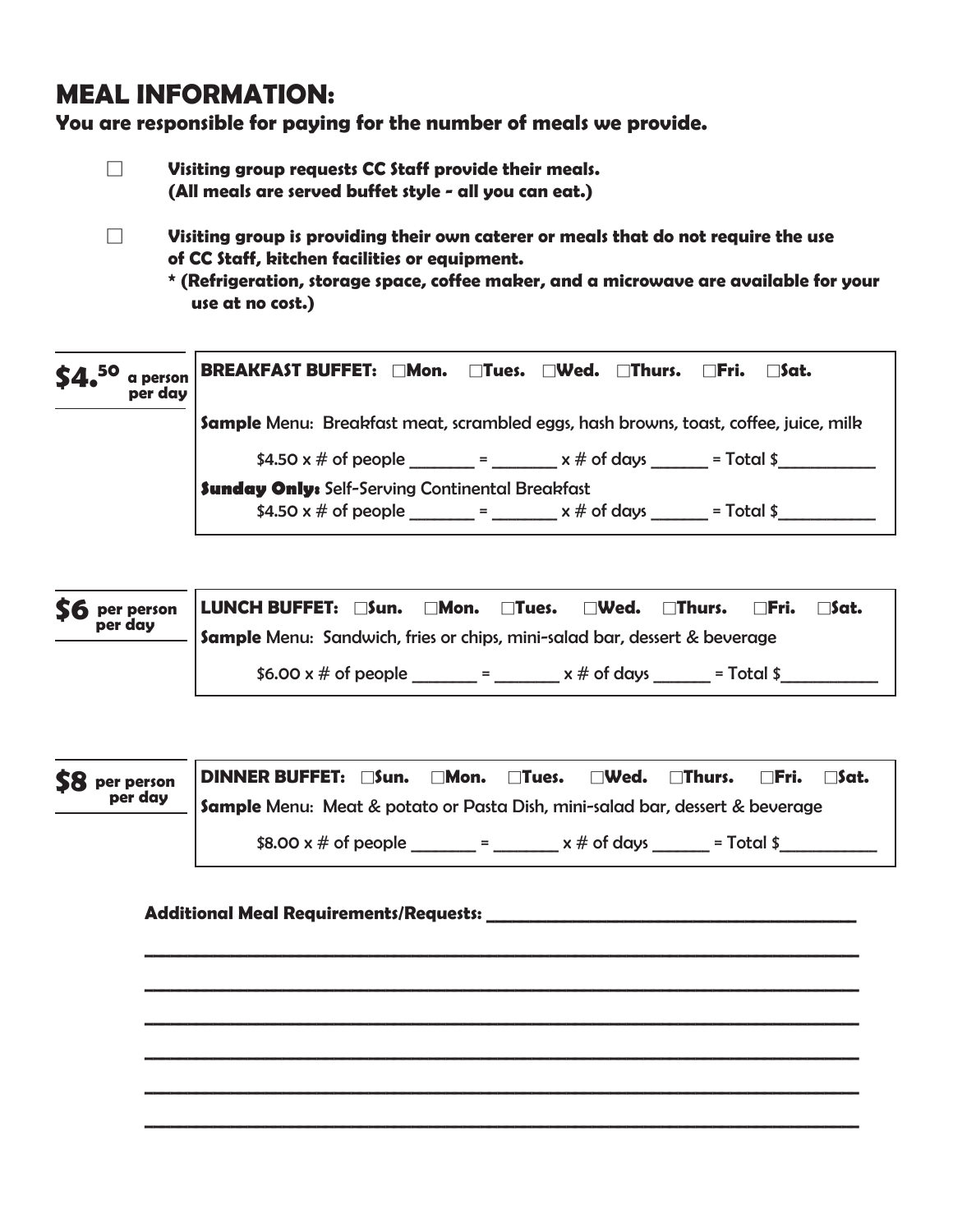## **A MUST READ!! TERMS & CONDITIONS INFORMATION**

- **Rental:** Your event will not be added to the Camp calendar until all information is acquired, the contract has been approved and signed by both parties involved (guest and Camp Director), and a 10% deposit has been received. **\*Only Overnight Groups are guaranteed exclusive use of campgrounds.**  Camp CHOF reserves the right to refuse any rental request.
- ▶ **Deposit:** 10% of total amount due (non-refundable). Make check out to: Canton Baptist Temple Mail to: Canton Baptist Temple, Attention Camp Office, 515 Whipple Ave. NW, Canton, OH 44708. A deposit is due upon receipt of your contract approval unless otherwise stated or the scheduled dates you are requesting may be opened up to other guest groups.
- **Final Payment**: The remaining balance is due immediately upon receipt of the invoice.
- **Cancellation Fee:** If you cancel your event within one month or less of the scheduled event date, an additional 10% of the total cost of the event will be required.
- **► Damage/Repair Fee:** It is your responsibility to leave the camp & equipment in the condition you found it, or you may be charged for additional repair and/or clean up at the discretion of the Camp Director. Some of the repairs/clean up you could be responsible for include (but are not limited to): • Grafiti - \$50/square inch • Broken Screens - \$50 • Broken Windows - \$150 • Ruts in the grass-\$50 • Broken Bow - \$200 • Damaged String - \$125
- **Supervision:** Adequate supervision is required. One adult must be present for every 8 students.
- **First Aid & Medical Attention:** are the responsibility of the partnering group. **We recommend that you have at least one adult leader who has up-to-date certification for CPR and First Aid and bring a First Aid Kit.** It is also our recommendation that you keep a list of all names and addresses of your group with emergency contact names and phone numbers. It would also be wise to indicate on your list any type of "special health conditions" people might have. Please be prepared to communicate your first aid responsibility with your group and be prepared to handle any situations should they arise. Transportation for medical care is also the responsibility of the guest group. A phone is available for use in case of an emergency or medical needs.
- **Strictly Prohibited:** The presence or use of alcohol, tobacco, illegal drugs, pornography, firearms, or other deadly weapons is strictly prohibited on all camp property.
- ► Concerns: Any concerns/questions regarding facility/food/activities should be brought to the CC representative's attention prior to the scheduled rental dates.

### **2 WEEKS PRIOR TO YOUR EVENT, THE FOLLOWING IS NEEDED BY THE CAMP OFFICE-**

- **A schedule of the events taking place is required.** Orientation by a CC Staff Member is required for all guests. This will take approximately 5-10 minutes upon your arrival and requires that all guests participate. This should be worked into your schedule.
- **A copy of your organization's "Certificate of Insurance"** providing proof of liability coverage for your event and those attending Camp CHOF, is required.

**The number of people who will be attending the event.**

**The final count for meals (if CC staff is providing them)**

 **A Signed Activity Waiver Form for each person** must be completed and signed. This allows each person to participate in anything on the grounds. All ages are required to have a signed waiver and if they are under age 18, it must be signed by a parent/guardian. You can access these forms at www.campchof.org by clicking on the "Rental" button or feel free to make copies of the form within this packet. Please remember to bring these with you the day you arrive on the campgrounds.